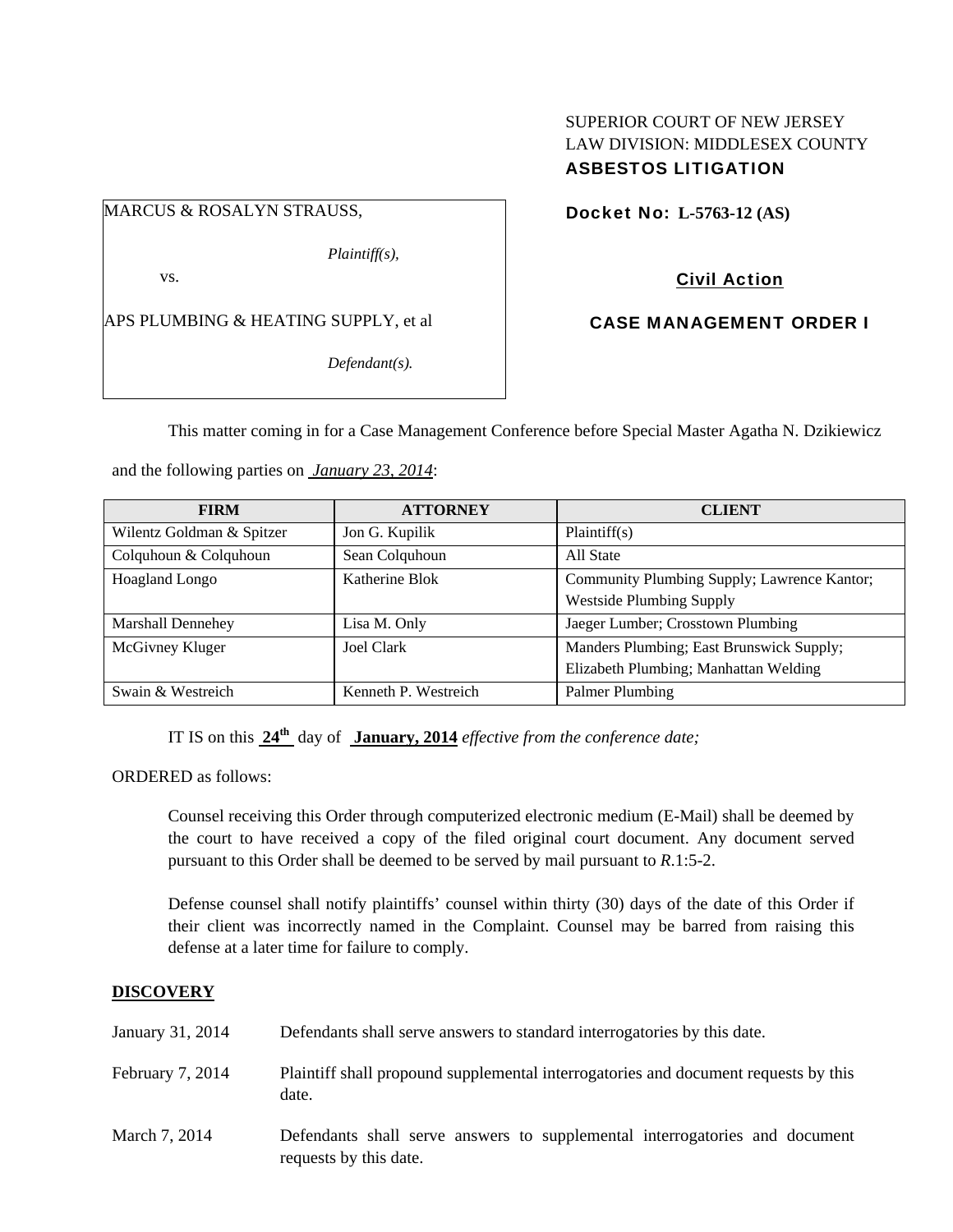| February 7, 2014 | Defendants shall propound supplemental interrogatories and document requests by<br>this date.                                                                                                               |
|------------------|-------------------------------------------------------------------------------------------------------------------------------------------------------------------------------------------------------------|
| March 7, 2014    | Plaintiff shall serve answers to supplemental interrogatories and document requests<br>by this date.                                                                                                        |
| May 9, 2014      | Fact discovery, including depositions, shall be completed by this date. Plaintiff's<br>counsel shall contact the Special Master within one week of this deadline if all fact<br>discovery is not completed. |
| May 9, 2014      | Depositions of corporate representatives shall be completed by this date.                                                                                                                                   |

## **EARLY SETTLEMENT**

| May 30, 2014           | Settlement demands shall be served on all counsel and the Special Master by this<br>date.                                                                                                                                                                                                                                                               |
|------------------------|---------------------------------------------------------------------------------------------------------------------------------------------------------------------------------------------------------------------------------------------------------------------------------------------------------------------------------------------------------|
| June 30, 2014 @ 1:30pm | Early settlement conference. All defense counsel shall appear with<br>authority to negotiate settlement and have a representative authorized to<br>negotiate settlement available by phone. Any request to be excused from<br>the settlement conference shall be made to the Special Master no later<br>than 4:00pm of the day prior to the conference. |

## **SUMMARY JUDGMENT MOTION PRACTICE**

- May 23, 2014 Summary judgment motions shall be filed no later than this date.
- June 20, 2014 Last return date for summary judgment motions.

### **MEDICAL DEFENSE**

- February 21, 2014 Any defendant wishing to present a medical defense shall advise all counsel of its intention by entering a Notice of Appearance of Defense Medical Counsel by this date. Any defendant who does not file such an appearance by this date may be foreclosed from asserting a medical defense.
- April 30, 2014 Plaintiff shall serve medical expert reports by this date.
- April 30, 2014 Plaintiff is to arrange for the transfer of pathology specimens and x-rays, if any, by this date.
- August 22, 2014 Defendants shall identify its medical experts and serve medical expert reports, if any, by this date.

## **LIABILITY EXPERT REPORTS**

July 18, 2014 Plaintiff shall identify its liability experts and serve liability expert reports or a certified expert statement by this date or waive any opportunity to rely on liability expert testimony.

\_\_\_\_\_\_\_\_\_\_\_\_\_\_\_\_\_\_\_\_\_\_\_\_\_\_\_\_\_\_\_\_\_\_\_\_\_\_\_\_\_\_\_\_\_\_\_\_\_\_\_\_\_\_\_\_\_\_\_\_\_\_\_\_\_\_\_\_\_\_\_\_\_\_\_\_\_\_\_\_\_\_\_\_\_\_\_\_\_\_\_\_\_\_\_\_\_\_\_\_\_\_\_\_\_\_\_\_\_\_